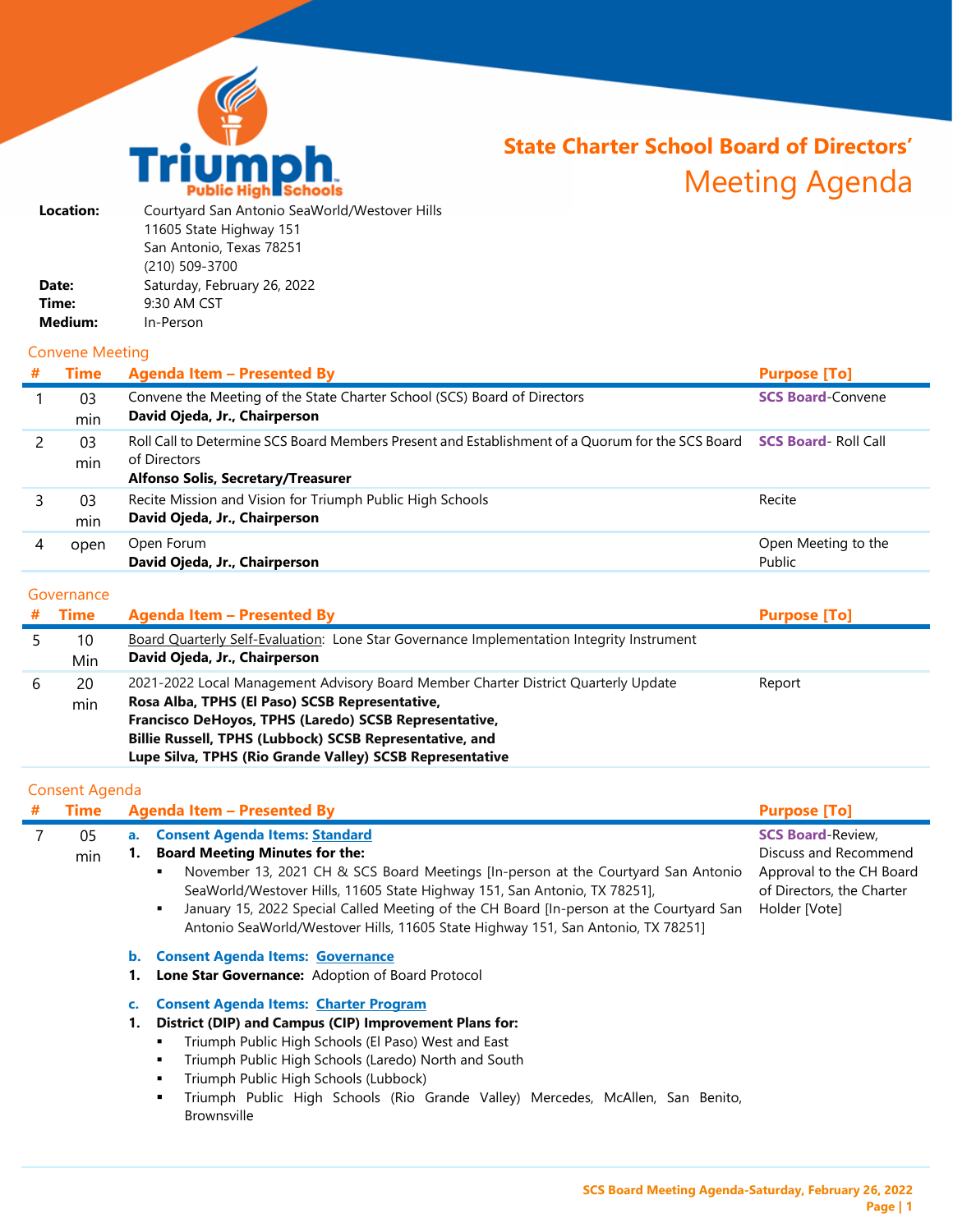#### **d. Consent Agenda Items: Finance and Budget**

#### **1. Budgetary Transactions**

- Ratification of November 1, 2021 through January 31, 2022 Contracts
- Quarterly Vendor/Check Payment List
- **Statements of Financial Position**
- Statements of Activities
- **2. Quarterly Budget vs. Actual Status Report per Charter District as of January 31, 2022:**
	- **Triumph Public High Schools (El Paso)**
	- **Triumph Public High Schools (Laredo)**
	- **Triumph Public High Schools (Lubbock)**
	- Triumph Public High Schools (Rio Grande Valley)
- **3. Projected 2022 Charter Financial Integrity Rating System of Texas (FIRST) Ratings Based on 2021 Consolidated Financial Audit Report for:**
	- **Triumph Public High Schools (El Paso)**
	- **Triumph Public High Schools (Laredo)**
	- **Triumph Public High Schools (Lubbock)**
	- Triumph Public High Schools (Rio Grande Valley)
- **4. Board Resolution for One-Time Vaccination Stipend and Staff Stipend Plan for:**
	- **Triumph Public High Schools (El Paso)**
	- **Triumph Public High Schools (Laredo)**
	- **Triumph Public High Schools (Lubbock)**
	- **Triumph Public High Schools (Rio Grande Valley)**

#### Charter Program-Student Outcomes

| # | Time      | Agenda Item - Presented By                                                                                                                                                                                                                                                                                                                                                                                                                                                                                                                                                                                                | <b>Purpose [To]</b> |
|---|-----------|---------------------------------------------------------------------------------------------------------------------------------------------------------------------------------------------------------------------------------------------------------------------------------------------------------------------------------------------------------------------------------------------------------------------------------------------------------------------------------------------------------------------------------------------------------------------------------------------------------------------------|---------------------|
| 8 | 05<br>min | Notification of Final 2020-2021 Texas Academic Performance Report (TAPR) for:<br>Triumph Public High Schools (El Paso) West and East<br>Triumph Public High Schools (Laredo) North and South<br>Triumph Public High Schools (Lubbock)<br>Triumph Public High Schools (Rio Grande Valley) Mercedes, McAllen, San Benito, Brownsville<br>Frances Berrones-Johnson, Superintendent<br>M. Scott Carothers, Instructional Officer                                                                                                                                                                                              | Report              |
| 9 | 30<br>min | Board Third Quarterly Monitoring Report: Review and Update of Board Adopted Goal Progress<br>Measures (GPMs) Aligned to Board Adopted Student Outcome Goals in College, Career, and Military<br>Readiness (CCMR) as per HB3 (TEC), Sections 11.185 and 11.186:<br>Triumph Public High Schools (El Paso) West and East<br>Triumph Public High Schools (Laredo) North and South<br>٠<br>Triumph Public High Schools (Lubbock)<br>Triumph Public High Schools (Rio Grande Valley) Mercedes, McAllen, San Benito, Brownsville<br>Frances Berrones-Johnson, Superintendent<br><b>M. Scott Carothers, Instructional Officer</b> | Report              |

#### Finance and Budget

| #  | <b>Time</b> | <b>Agenda Item - Presented By</b>                                                            | <b>Purpose [To]</b>       |
|----|-------------|----------------------------------------------------------------------------------------------|---------------------------|
| 10 | 10          | Propose Engagement with EPIC (Edgewood Partners Insurance Center) as Our Exclusive Insurance | <b>SCS Board-Review,</b>  |
|    | min         | Broker with Respect to Our Commercial Insurance Program, Employee Benefits Health & Welfare  | Discuss and Recommend     |
|    |             | Program and Human Resources/Risk Management Consultant Services:                             | Approval to the CH Board  |
|    |             | Triumph Public High Schools (El Paso)<br>п                                                   | of Directors, the Charter |
|    |             | Triumph Public High Schools (Laredo)<br>٠                                                    | Holder [Vote]             |
|    |             | Triumph Public High Schools (Lubbock)<br>$\blacksquare$                                      |                           |
|    |             | Triumph Public High Schools (Rio Grande Valley)<br>п                                         |                           |
|    |             | Frances Berrones-Johnson, Superintendent                                                     |                           |
|    |             | Samantha Gonzales, Human Resources Coordinator                                               |                           |
|    |             | Joffrey Clark, Principal and Charter School Practice Leader                                  |                           |
|    |             | <b>Policy and Procedures Updates</b>                                                         |                           |
| #  | Time        | <b>Agenda Item - Presented By</b>                                                            | <b>Purpose [To]</b>       |
| 11 | 10          | School Law: Legislative Updates                                                              | Report                    |
|    | min         | <b>Frances Berrones-Johnson, Superintendent</b>                                              |                           |
|    |             | <b>SLH&amp;A, Legal Counsel</b>                                                              |                           |